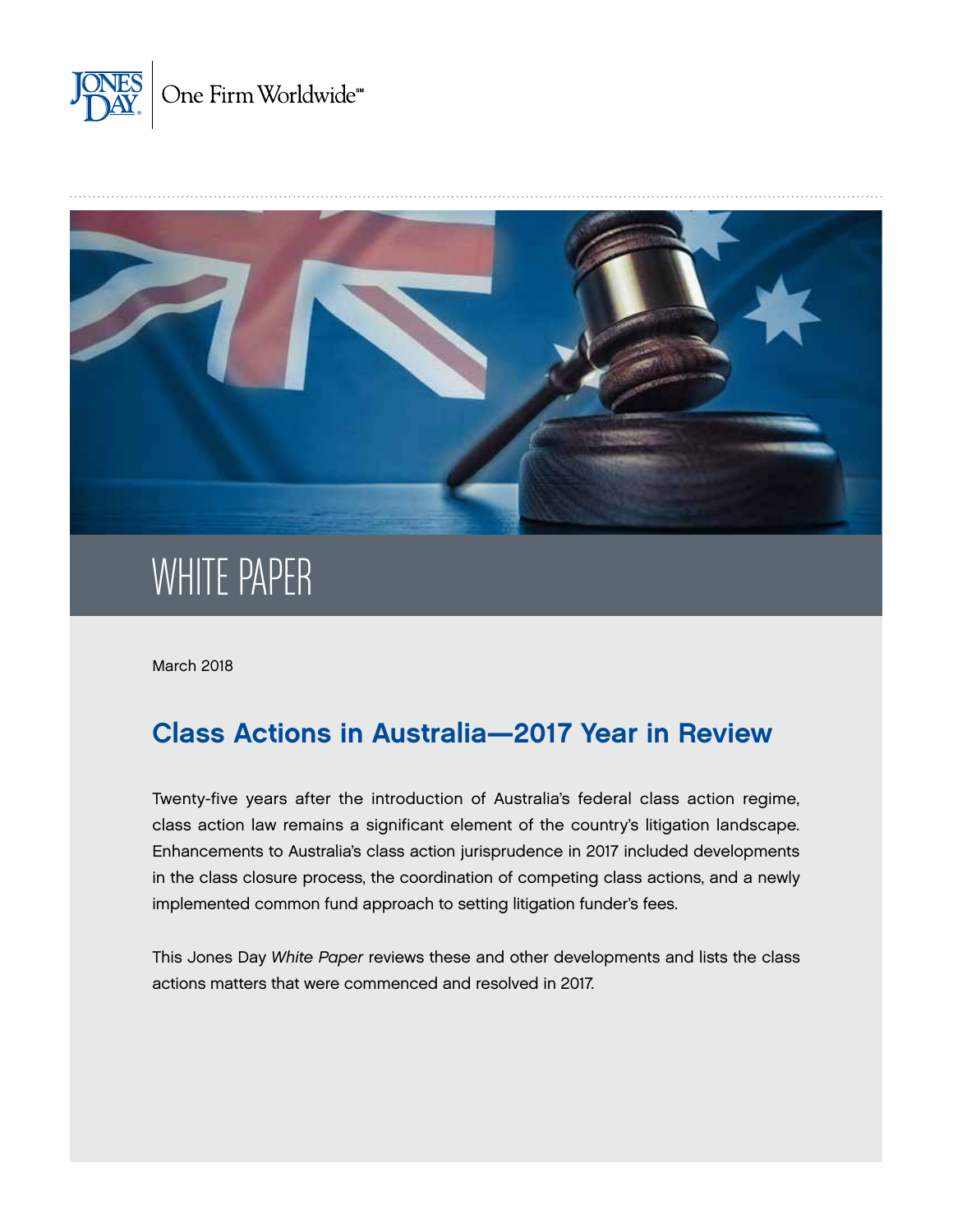# TABLE OF CONTENTS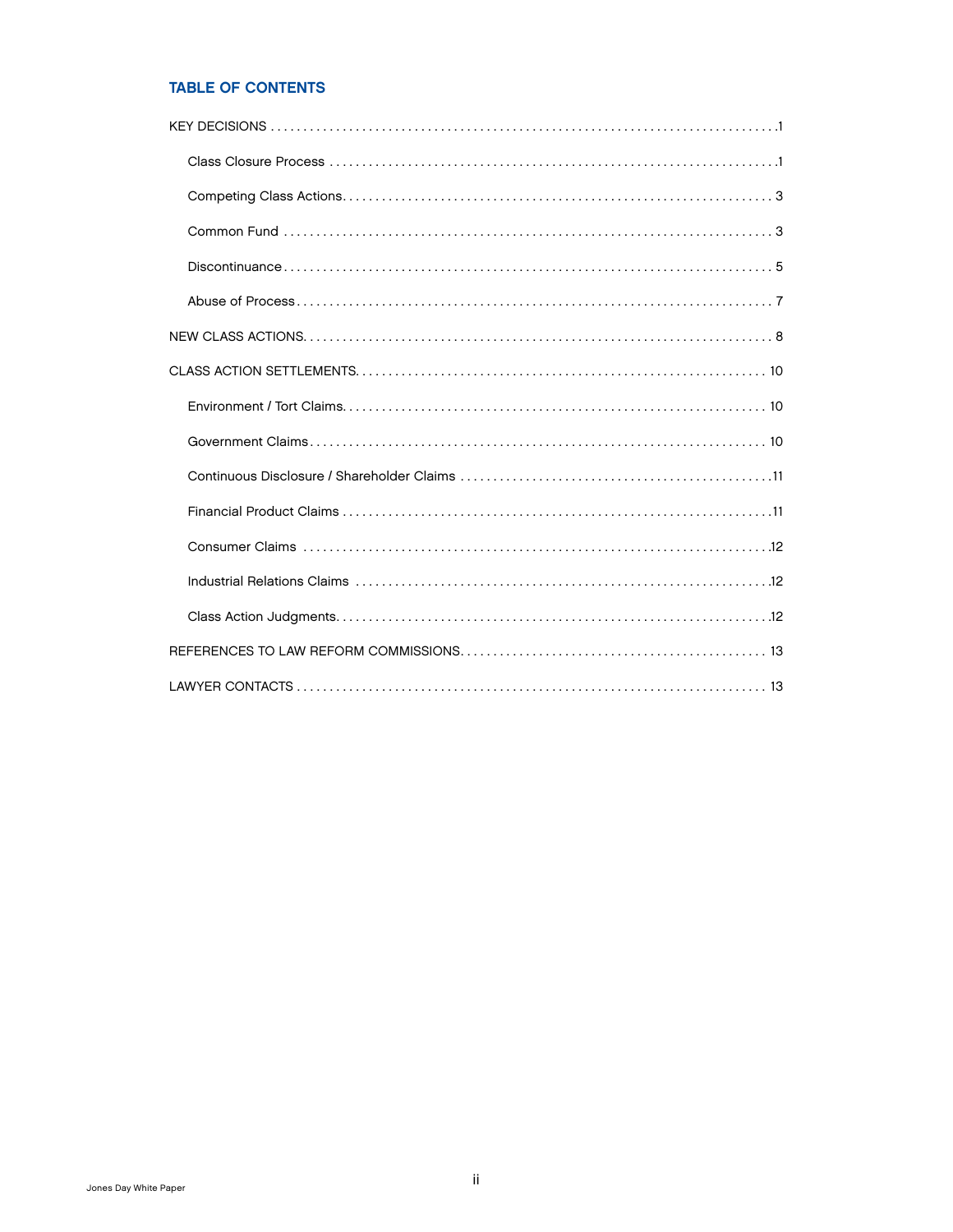<span id="page-2-0"></span>2017 marked the 25th anniversary of the federal class action regime in Australia which is embodied in Part IVA of the *Federal Court of Australia Act 1976* (Cth). 2017 also saw the enactment of a class action regime in the State of Queensland, making it the third state after Victoria and New South Wales to adopt class actions. The class action is an important part of the Australian litigation landscape and consequently a key risk for entities operating in Australia. A clear understanding of class action law and practice is central to understanding the contours of that risk.

Australian class action jurisprudence was further refined in 2017 with developments in:

- the class closure process whereby the group members are required to register to be able to participate in a class action settlement;
- the management of competing class actions, which has become a common occurrence, especially for shareholder claims;
- the newly adopted common fund approach to setting litigation funder's fees;
- discontinuance of class actions; and
- abuse of process.

Each is discussed below. Class actions law may also be set for reform with the Victorian Law Reform Commission due to report on 31 March 2018 on its inquiry concerning access to justice by litigants who seek to enforce their rights using the services of litigation funders and/or through group proceedings (class actions). At the end of 2017, the Australian Law Reform Commission was also tasked with investigating the regulation of legal costs and litigation funding in class actions, conflicts of interest and class action settlement distributions.

This *White Paper* also sets out the class actions that were commenced and settled in 2017.

# KEY DECISIONS

#### Class Closure Process

The Australian class action procedure, like that of many other jurisdictions such as the United States and Canada, adopts an opt out model. The Australian class action legislation provides that a class action can be commenced without the express consent of group members and that all of the claimants who

fall within the group definition are part of the class action. However, group members must be given an opportunity to exclude themselves, or opt out, of the class action. Group members who remain within the defined group are bound by the outcome of the proceedings.

To achieve finality in an open class action, where a monetary award or settlement is assessed or distributed, it is necessary to identify the particular class members to whom the monetary award or settlement is to be given. Australian courts, at the request of the parties, have made "class closure" orders which require group members to come forward and register their interest. The orders have frequently had the effect that failure to register means that the group member cannot participate in any recovery, whether by settlement or judgment, and the group member's claim is extinguished or barred. The approach has been criticised as undermining the access to justice goal of an opt out class action but has persisted as a practical necessity to achieve finality.

In *Jones v Treasury Wine Estates Limited (No 2)* [2017] FCA 296, the Federal Court altered the above orders. Registration was required to facilitate a mediation, and group members could participate in any settlement only if they had registered. If a settlement was achieved and approved by the Court, then unregistered group members obtained no recovery and lost their right to claim. However, unlike past orders, if no settlement was reached, then unregistered group members could still participate in any judgment.

The judgment was appealed to the Full Court of the Federal Court of Australia. While the Full Court did not need to expressly address the novel class closure order, it chose to provide guidance as it considered class closure to be an important part of class action procedure: *Melbourne City Investments Pty Ltd v Treasury Wine Estates Limited* [2017] FCAFC 98.

The primary judge expressed doubt that the Court had power to make an order, before the initial trial of a class action, to extinguish a group member's right to share in the fruits of a subsequent judgment unless the group member took steps to register in the proceeding. However, the judge did not rule on that question and instead addressed the issue as an exercise of discretion, ruling that it was not necessary or appropriate to make orders extinguishing the unregistered group members' claims at that time.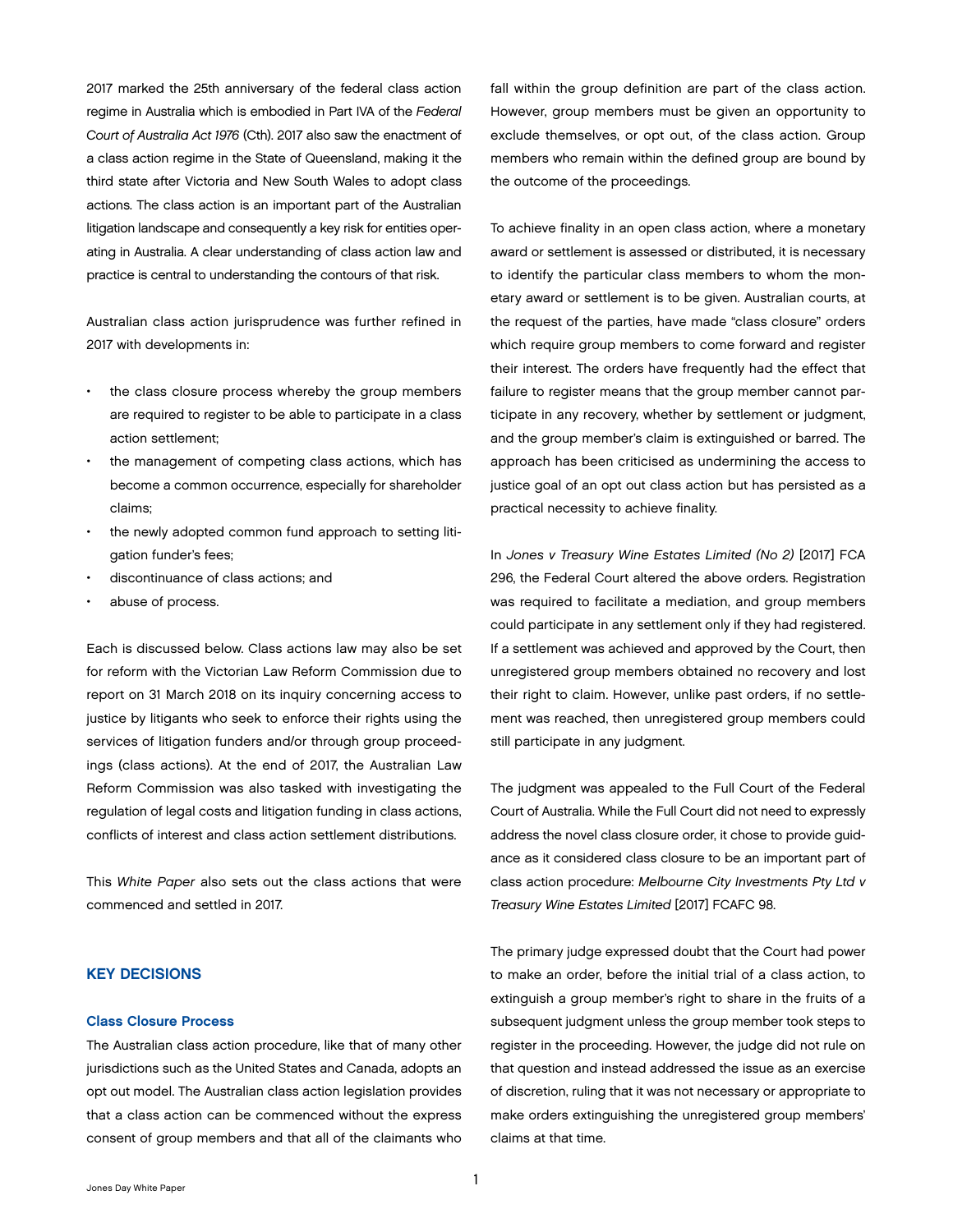The Full Court considered the power to make class closure orders. It accepted that requiring group members to take active steps to "register" in order to share in a settlement of a class action undercut to some extent the opt out rationale underpinning the class action regime. However, the Full Court found that there was power to make a class closure order relying on s 33ZF of the *Federal Court of Australia Act 1976* (Cth) which provides: "the Court may, of its own motion or on application by a party or a group member, make any order the Court thinks appropriate or necessary to ensure that justice is done in the proceeding". If a class closure order facilitates the desirable end of settlement, then it may be reasonably adapted to the purpose of seeking or obtaining justice in the proceeding and therefore appropriate under s 33ZF. Settlement is facilitated because it allows a better understanding of the total quantum at stake in the proceedings. Moreover, the Full Court stated that an important aspect of the utility of the class action was its ability to achieve finality not only for group members but also for the respondent.

The Full Court endorsed the primary judge's remarks in relation to discretion and used them to express a number of cautions. The Full Court warned of the need to be vigilant before making a class closure order that, in the event settlement is not achieved, operates to lock class members out of their entitlement to make a claim and share in a judgment (at [76])—"the facilitation of settlement is a good reason for a class closure order but, if settlement is not achieved, an order to shut out class members who do not respond to an arbitrary deadline is not". Further caution needed to be exercised in relation to the stage at which a class closure order is made. The earlier the order, the greater the opt out rationale was likely to be harmed. The Full Court expressly stated at [77] that "the Court should usually not exercise the discretion to make a class closure order based merely on a respondent's assertion that it is unwilling to discuss settlement unless such an order is made". This was based on a view that it is the nature of opt out class actions that the respondent will be faced with uncertainty regarding the quantum of class members' claims because the number of claimants may be unknown.

After providing the above guidance, the Full Court recognised that (at [79]):

Whether it is appropriate to order class closure is a question of balance and judicial intuition. The Court must take into account the interests of the class as a whole in requiring class members to take steps to facilitate settlement, and consider the surrounding circumstances including the point the case has reached, the attitude of the parties, and the complexity and likely duration of the case.

The Full Court found that the class action legislation provided Australian courts with the power to make class closure orders. The power may be exercised to facilitate the goal of settlement. The Full Court also endorsed the approach of the primary judge which changed prior practice and provided that if no settlement was reached, then unregistered group members could still participate in any judgment. It is to be expected that this form of class closure order will become the standard procedure.

The use of class closure orders to facilitate settlement was further considered in *Hardy v Reckitt Benckiser (Australia) Pty Limited* [2017] FCA 341 ("*Hardy v Reckitt Benckiser*"), *Kamasaee v Commonwealth of Australia & Ors (No 8) (Class closure ruling)* [2017] VSC 167 ("*Kamasaee*") and *Petersen Superannuation Fund Pty Ltd v Bank of Queensland Limited (No 2)* [2017] FCA 1231 ("*Petersen Superannuation Fund*").

In *Hardy v Reckitt Benckiser*, a consumer class action in relation to alleged misleading statements about pain relief medication, the respondents sought class closure to facilitate mediation. The respondent argued that it needed to know who was claiming in the class action to be able to determine its maximum theoretical liability to group members. The Court declined to make the orders. The Court regarded the likely size of the group and the possibility that there may be many group members with modest claims who have not yet registered as a consideration that weighed against the making of a class closure order before the initial trial. The trial would be relatively short (two to three days), and a mediation could still be useful as it would allow consideration of how to assess the claims of group members.

In *Kamasaee*, 1,905 asylum seekers detained in the Manus Island Regional Processing Centre sought compensation based on claims of negligence and false imprisonment. The defendants sought class closure orders to determine how many group members will ultimately participate in any settlement so that they could meaningfully quantify the damages sought. The plaintiff objected to the orders based on there being sufficient information already available to the defendants to determine compensation. The Court declined to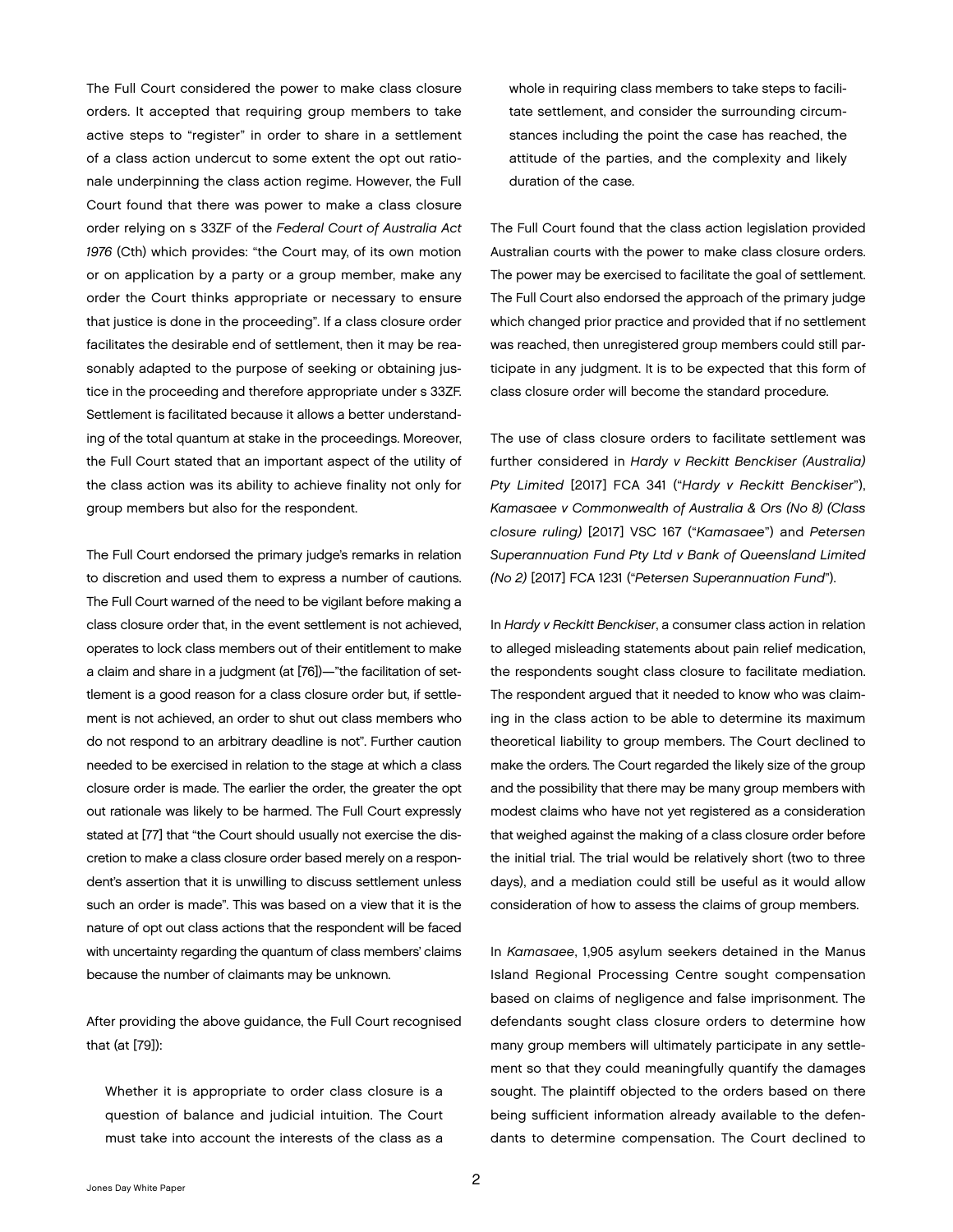<span id="page-4-0"></span>make the orders based on a number of characteristics of the group members, including that at least 25 percent of the class reside outside Australia and thus they may not receive the notice or be able to obtain assistance in understanding and complying with it. Additionally, others may harbour apprehensions that in the event that they were to take the positive step of opting in to the proceeding, their prospects of participating in any resettlement may be jeopardised.

These decisions may be contrasted with *Petersen Superannuation Fund*, where the applicant alleged that losses were caused to it and the group members by failures in the operation of a financial product. The respondents sought a registration or class closure process to facilitate a mediation that the Court had indicated it would order. The applicants objected to such a process, including because the group members must have been known to the respondents having completed application forms to obtain the product. The Court referred to *Melbourne City Investments Pty Ltd v Treasury Wine Estates Limited* [2017] FCAFC 98 and ordered that a registration process occur as the respondents could not ascertain the likely amount of the losses which the group members might claim.

#### Competing Class Actions

Competing or multiple class actions addressing the same or similar claims have become a regular occurrence, with courts needing to determine how to choose between or manage the class actions. In 2017, the Queensland Floods and Bellamy shareholder class actions gave rise to this issue.

The Queensland Floods class action was originally brought in the Supreme Court of New South Wales through a closed class that had been commenced in July 2014 ("Rodriguez proceeding"). A second class action was commenced by Philip Hassid as the representative party on 9 January 2017 ("Hassid proceeding"). The Hassid proceeding was commenced in response to amendments to the Rodriguez proceeding that excluded group members' claims for pure economic loss. After the amendments, the Rodriguez proceeding pursued only claims for damage to real and personal property and consequential loss. The Hassid proceeding sought to bring claims for pure economic loss but, through the group definition employed, inadvertently created a situation where group members with both property and pure economic loss claims pursued the property claims in both class actions. Rodriguez sought to strike out that part of the Hassid pleading that created the overlap for three main reasons: it creates conflicting duties for the legal representatives, it will cause uncertainty and the incurring of excessive costs for Rodriguez during the opt out process of the Hassid proceeding, and it is likely to adversely affect the prospects of the Rodriguez proceeding settling. Beech-Jones J agreed with these contentions and struck out the part of the Hassid pleading that created the overlap.

In *McKay Super Solutions Pty Ltd (Trustee) v Bellamy's Australia Ltd* [2017] FCA 947, Beach J dealt with two open class actions, the McKay proceedings (which also had 1,500 signedup group members) and the Basil proceedings (which also had 1,000 signed-up group members) by closing the class in the Basil proceedings so that it was limited to the signed-up group members only and allowing the McKay proceedings to continue as an open class action. This had the result that unsigned group members could be part of the McKay proceedings only, and an overlap in group membership, which could be an abuse of process, was avoided. Both class actions would be jointly case managed with a view to conducting a joint trial. The respondents' application for a permanent stay of either class action was denied, principally because it would interfere with the choice of lawyer and funder by a large number of group members.

#### Common Fund

A common fund, in broad terms, is where a litigant or a lawyer who recovers a fund for the benefit of persons other than himself or his client, is entitled to a reasonable fee from the fund.

The common fund concept in relation to litigation funding fees was adopted by the Full Court of the Federal Court in *Money Max Int Pty Ltd (Trustee) v QBE Insurance Group Limited* (2016) 245 FCR 191 ("*Money Max*"). The Full Court held that a litigation funder could be the beneficiary of a "common fund order", meaning that the litigation funder could be paid a fee from the fund created as a result of a successful class action settlement or judgment, but without contracting with all group members. The Full Court stated that upon the funder, the applicant and the applicant's solicitor giving an undertaking to each other and to the Court that they would comply with funding terms set out in annexure A to the judgment, the Court would order that prior to any distribution to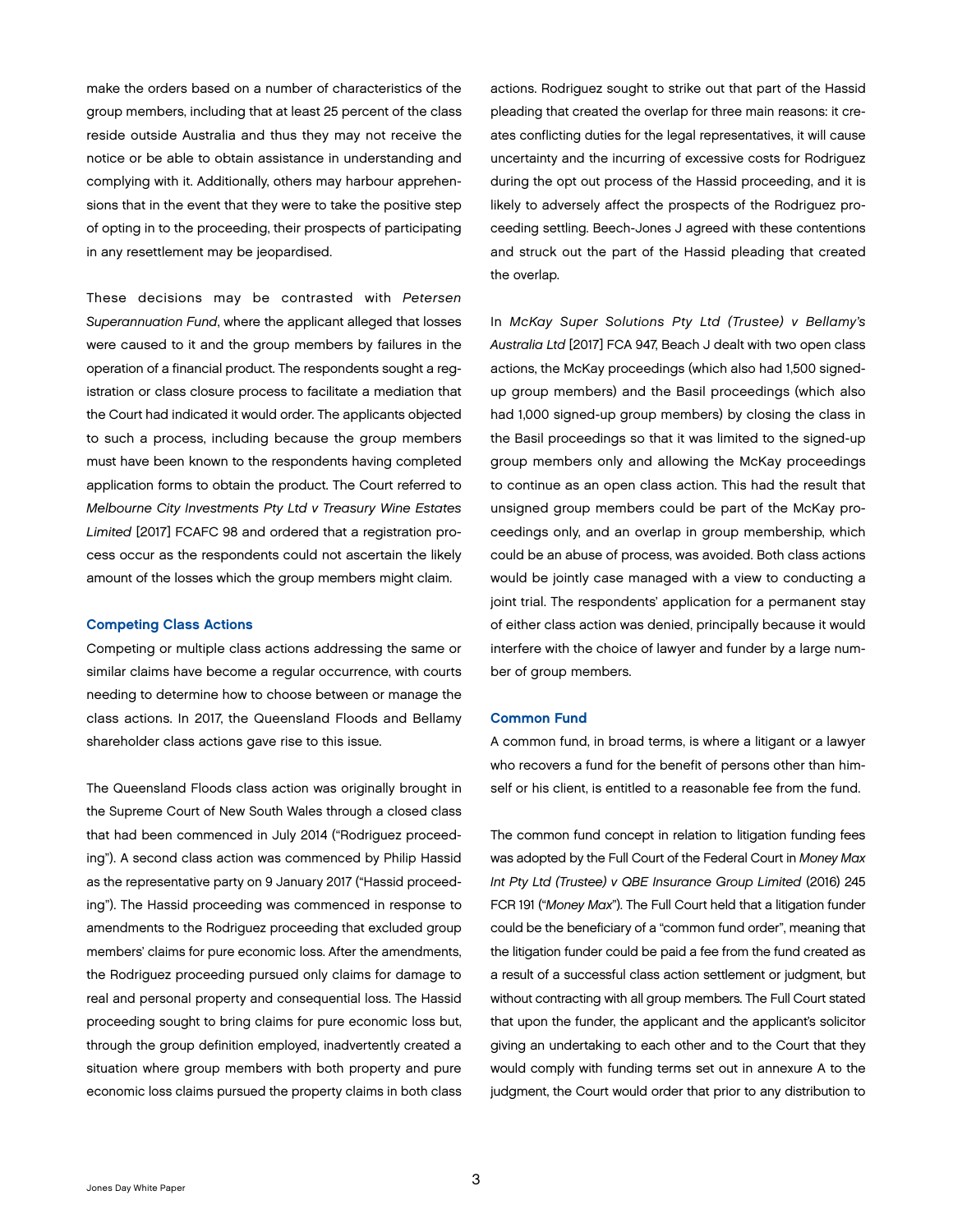4 Jones Day White Paper

group members the following amounts be deducted from any settlement or judgment and paid to the funder:

- the legal costs incurred by the lawyers and paid by the funder; and
- a percentage of any settlement or judgment to be determined by the Court.

The Full Court reached this determination at an early stage in the litigation and relied on s 33ZF for the power to make the orders. The actual percentage would not be determined until later in the litigation when a settlement or judgment had occurred.

In *Blairgowrie Trading Ltd v Allco Finance Group Ltd (Receivers & Managers Appointed) (In liq) (No 3)* [2017] FCA 330 ("*Allco*") which settled in 2017 an application for a common fund order was sought, being 30 percent of the net settlement sum i.e., the total settlement less legal costs. There were no undertakings or previous orders allowing for the funder to receive a court-determined fee as occurred in *Money Max*. Beach J made the requested order relying on s 33V(2) which states:

If the Court gives such an approval, it may make such orders as are just with respect to the distribution of any money paid under a settlement or paid into the Court.

Beach J was also forthright as to the Court's power to determine the commission that a funder could charge (at [101]):

I consider that as part of any approval order under s 33V, I have power in effect to modify any contractual bargain dealing with the funding commission payable out of any settlement proceeds. It may not be a power to expressly vary a funding agreement as such. Rather, it is an exercise of power under s 33V(2); for present purposes it is not necessary to invoke s 33ZF. I am empowered to make "such orders as are just with respect to the distribution of any money paid under a settlement". If I make an order that out of monies paid by a respondent, a lesser percentage than that set out in a funding agreement is to be paid to a funder, that is an exercise of statutory power which overrides the otherwise contractual entitlement. That is not an unusual scenario in many and varying contexts. It might also be said that the funding agreement itself contains an implied term reflecting this override in any event; the parties would be contracting in the known setting that the funder's percentage commission entitlement would only operate

on a settlement sum if the necessary condition of Court approval had first been given.

In *Allco* the 30 percent of the net settlement sum was put forward by the applicant, agreed to by the funder and ultimately accepted by the Court. A key issue for the effectiveness of the Court's review is how the funder's fee is to be calculated. The Full Court in *Money Max* had previously set out a list of relevant factors that may be summarised as follows:

- the funding commission rate agreed by sophisticated group members and the number of such group members who agreed.
- the information disclosed to group members as to the amount and calculation of the funding commission;
- a comparison of the funding commission with funding commissions in other Part IVA proceedings and/or what is available or common in the market;
- the litigation risks of providing funding in the proceeding, including: (i) the quantum of adverse costs exposure that the funder assumed, which may be illustrated by the security for costs provided; and (ii) the legal costs expended and to be expended;
- the amount of any settlement or judgment and that the funding commission received is proportionate to the amount sought and recovered in the proceeding and the risks assumed by the funder;
- any substantial objections made by group members in relation to any litigation funding charges; and
- group members' likely recovery "in hand" under any preexisting funding arrangements.

In *Allco*, Beach J applied the factors listed in *Money Max*, including looking at the funding fees charged in the market, including in foreign jurisdictions, the risks faced by litigation funders which would inform the rate of return on equity that a funder locally or globally might reasonably expect given the level of risk for such a business, the proportionality of the funder's recovery compared to the amount sought and recovered in the proceeding in the settlement, and the risks assumed, the information conveyed to group members by the opt-out notices, and the net recovery made by the group members.

Beach J noted that "the rate to be used is largely a forensic question depending upon the material available to the judge at the time the order is sought" and the judge must "do the best he or she can on the evidence available, [even if it is] incomplete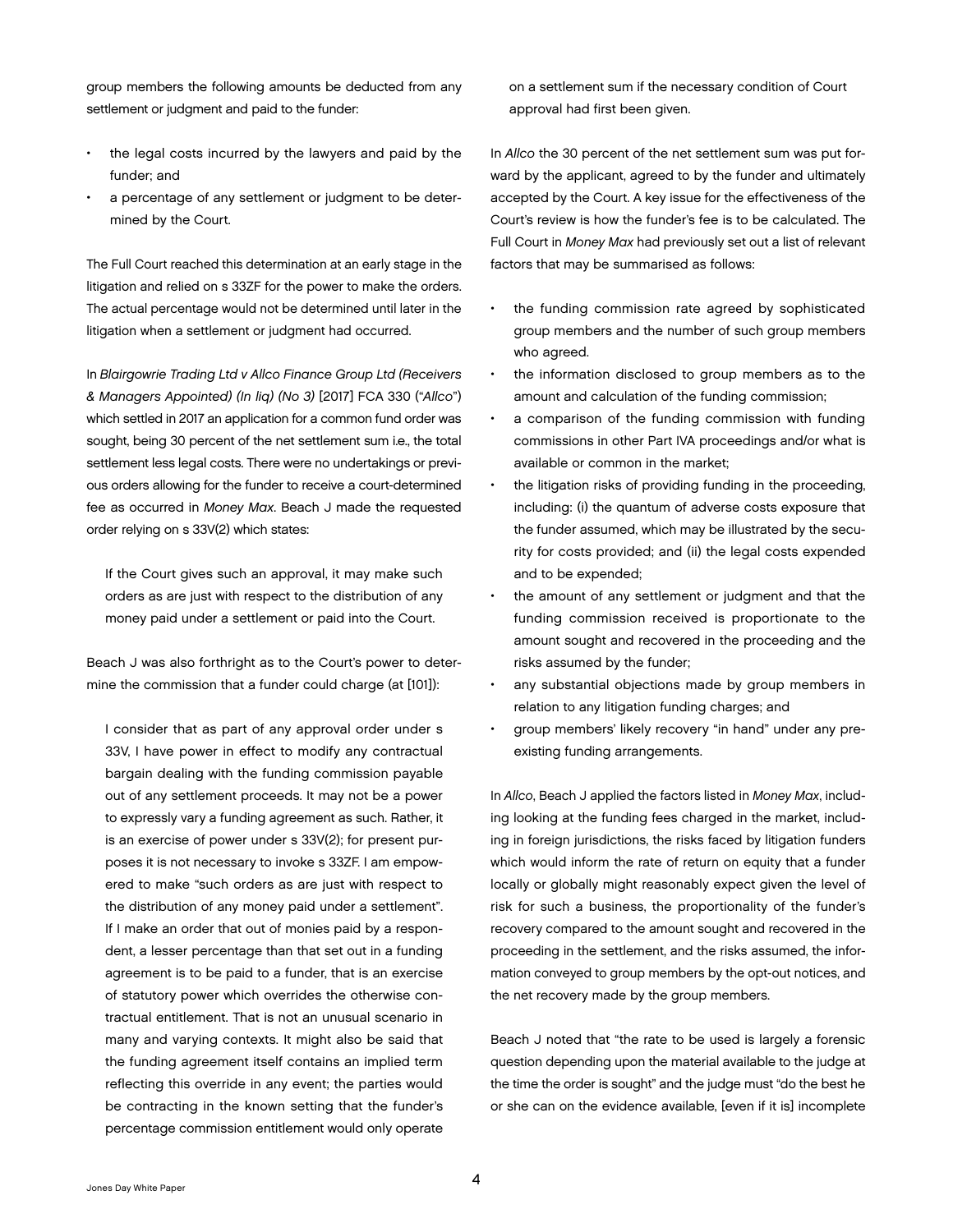<span id="page-6-0"></span>or imperfect" (at [120]-[121]). The central determinant of the reasonableness of a funder's fee is the risk that it takes on when it enters into the litigation funding agreement with the representative party and some or all group members. This is because litigation funding is a business which decides whether to fund cases based on risk and return. In *Allco* reference was made to a review of the financial accounts of the funder and other funders by the judge which led to the conclusion that any concerns that standard commission rates were producing rates of return on equity outside a reasonable range should be allayed. It was also observed that there is "no direct evidence of any market failure in the setting of commission rates" (at [142]).

In conclusion, his Honour identified the following advantages of the common fund in the current case:

- 30 percent was lower than the amounts of 32.5 percent (holdings of \$1 million or more) and 35 percent (holdings less than \$1 million) in the litigation funding agreement.
- the percentage was applied to the net settlement sum compared to the funding contract which applied to the gross settlement.
- a common fund is superior to a funding equalisation order. A funding equalisation order applies the funder's fee that some group members agreed to in the funding agreement to the group members who had not entered into a funding agreement. From a financial perspective, the amount paid to the funder under a common fund order (using a lower percentage than specified in the funding agreement) is less than under an equalisation order. However, the common fund also allows for an open class which enhances access to justice.

The funding provided by the litigation funder and the potential fee calculations may be summarised as follows:

| Total Amount Paid by Funder and at<br>risk if class action lost (legal costs,<br>disbursements and security for costs) | \$9,640,513,62               |
|------------------------------------------------------------------------------------------------------------------------|------------------------------|
| Funder's contractual fee entitlement<br>(1,127 group members with 66% of<br>shareholdings in the class action)         | \$8.999.221.43               |
| Funder's contractual fee entitlement<br>plus funding equalisation order                                                | In excess of<br>\$10 million |
| Common Fund order-30% of net<br>settlement sum / 22% of the gross<br>settlement sum                                    | \$8.85 million               |

In *Pearson v State of Queensland* [2017] FCA 1096 Mr Pearson brought proceedings on behalf of Aborigines or a Torres Strait Islanders who had his or her wages taken, retained or otherwise paid by the employer to the Protector of Aborigines (including the Protector of Islanders) or to the superintendent of the reserve or mission in which he or she lived. The class action sought to recover those wages. Applying the common fund concept developed in *Money Max* and s 33ZF, the litigation funder would receive 20 percent, or a lesser amount determined by the court, of each group member's recovery.

#### **Discontinuance**

The provision enabling discontinuance of a class action despite its meeting the commencement requirements is a key tool for evaluating the efficiency and fairness of a particular class action. Section 33N of the *Federal Court of Australia Act 1976* (Cth) (and *Supreme Court Act 1986* (Vic); *see* also s 166 of the *Civil Procedure Act 2009* (NSW) and s 103K of the *Civil Proceedings Act 2011* (Qld)), provides that the court of its own motion or on application by the respondent may order that the proceeding not continue as a representative proceeding where it is in the interests of justice to do so because:

- the costs that would be incurred if the proceeding were to continue as a representative proceeding are likely to exceed the costs that would be incurred if each group member conducted a separate proceeding; or
- all the relief sought can be obtained by means of a proceeding other than a representative proceeding under this Part; or
- the representative proceeding will not provide an efficient and effective means of dealing with the claims of group members; or
- it is otherwise inappropriate that the claims be pursued by means of a representative proceeding.

Historically s 33N was frequently invoked but with limited success as the courts sought to facilitate the progress of a class action, at least until its utility in resolving common issues had been exhausted. 2017 saw motions for discontinuance of class actions come to the fore.

The operation of s 33N was usefully summarised by Forrest J in *AS v Minister for Immigration (Ruling No 7)* [2017] VSC 137 as follows (at [61]-[67]):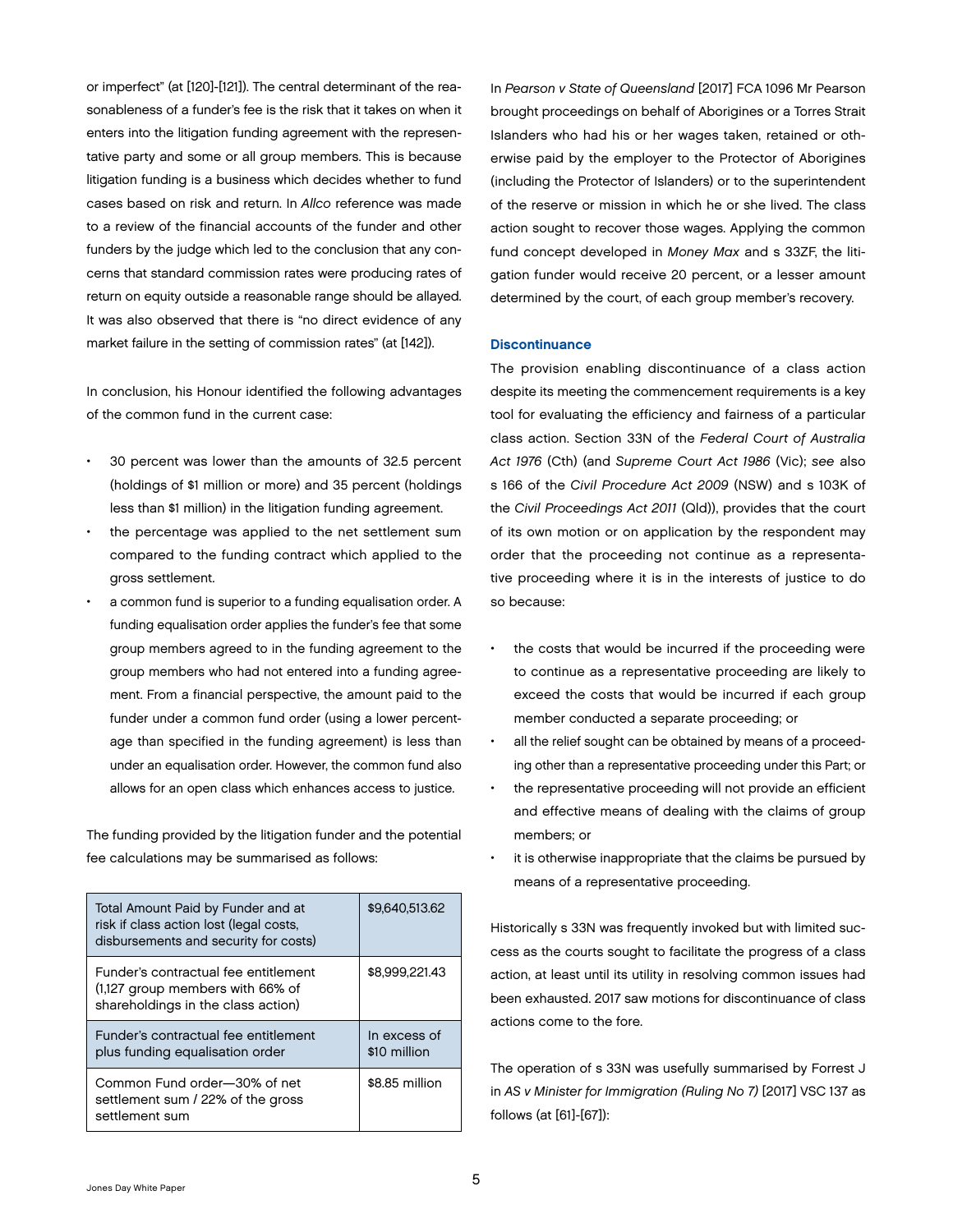First, the requirements of ss 33C and 33N are not to be conflated. Provided a claim satisfies s 33C (in that it either has not been challenged or any challenge has been defeated), then the provisions of s 33N (if invoked) dictate whether it can proceed to determination as a class action.

Second, it is not necessary for the representative plaintiff's claim to determine all, or for that matter even a substantial amount, of the identified common issues.

Third, in carrying out the analysis under s 33N(1), it is necessary that the Court determine:

- (a) whether one of the conditions contained in s 33N(1)(a) to (d) have been satisfied; and
- (b) then, whether it is in the interests of justice to make an order of discontinuance in relation to that condition.

Fourth, and this relates specifically to 33N(1)(c), it is necessary to consider whether the determination of the representative proceeding is an effective and efficient mechanism to resolve the common issue(s) relevant to the group members to give some utility or benefit to the case continuing to trial as a representative claim. The inquiry is wide and requires the Court to focus on what are (and are not) the commonality of issues agitated in the representative proceeding with those of the group members.

Fifth, in terms of the analysis under s 33N(1)(c) in most, but not necessarily all, cases, it will be necessary to compare the utility of the representative plaintiff's claim as against that of the prosecution of individual claims by group members.

Sixth, the management of the trial in the context of the agitation of disparate issues which may be irrelevant to the claim of the representative plaintiff is a relevant consideration in determining whether to permit the proceeding to continue as a class action.

Seventh, there is no prescribed time at which an application under s 33N should be made. The authorities, in general, demonstrate that such a determination should not be made until there is a full understanding of the representative plaintiff's case and how it relates to both the common questions and the interests of the group members. It follows that such a determination may be made after the pleadings have closed, or once outlines of evidence have been exchanged (if that be ordered) or, for that matter, during or at the conclusion of the trial. What is important is that the Court is in a position to assess the requirements of s 33N(1) including, of course, that of it being in the interests of justice to terminate the representative proceeding.

In *AS v Minister for Immigration (Ruling No 7)* [2017] VSC 137, the representative party, AS, brought a personal injury claim in relation to her detention as an asylum seeker on Christmas Island and on behalf of all persons (adults, minors and pregnant women) held at the detention centre between 27 August 2011 and 26 August 2014 who suffered personal injury because of the failure of the defendants to provide reasonable care for their health and wellbeing (including education for minors) whilst in detention. Forrest J "declassed" the proceeding relying on s 33N(1)(c) because the claim of AS was individual to her and did not involve "the consideration of a common thread which permeates the claims of other group members" (at [73]). Forrest J contrasted the claim of AS with single event claims such as a bushfire or a product liability claim where the risk giving rise to a duty and breach was common to all group members — "that the failure of an electricity conductor may cause a bushfire, or that a product may produce a particular type of injury" (at [86]).

Discontinuance was also obtained in relation to the second class action brought in relation to the Queensland Floods. The Hassid proceeding was unable to obtain litigation funding and orders for the filing of evidence and provision of security for costs were not complied with. In *Hassid v Queensland Bulk Water Supply Authority t/as Seqwater (No 2)* [2017] NSWSC 1064 the defendants' sought orders that the proceedings, including all of the claims of group members, be dismissed or permanently stayed based on the failure of the representative party to properly prosecute the proceedings, specifically, their failure to provide their affidavit evidence in accordance with the directions, comply with other procedural directions and to provide the agreed security. In the alternative, the Court was asked to discontinue the proceedings as a class action under s 166(1)(d) of the *Civil Procedure Act 2005* (NSW) (which provides an additional ground for discontinuance to that found in s 33N(1)) because the relevant representative party was "not able to adequately represent the interests of group members". Beech-Jones J declined to dismiss the claims of group members on the basis that "it would be unjust for them to have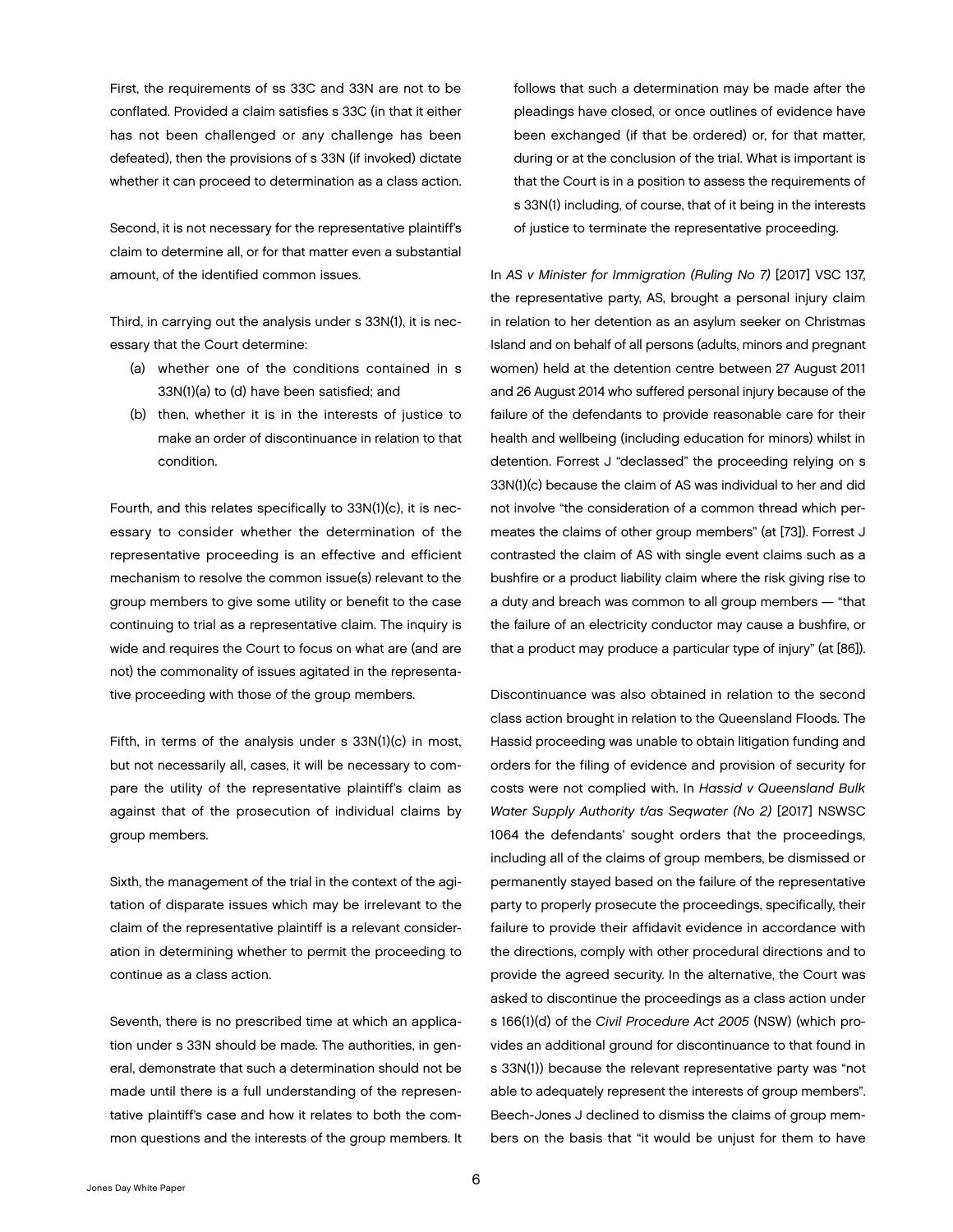<span id="page-8-0"></span>any rights that they may have to bring a claim extinguished because the person that just happened to bring the proceedings proved unable to prosecute them properly" (at [24]). However, his Honour did discontinue the class action relying on the power in s 166(1)(d) that it was inappropriate that the claims be pursued through a class action due to the extensive defaults of the representative party (at [26]).

In contrast, in *Jenkings v Northern Territory of Australia* [2017] FCA 1263, a case addressing claims by persons detained in a youth detention centre of the Northern Territory and who suffered, one or more of the torts of assault, battery or false imprisonment or substandard conditions, a motion for discontinuance was denied. White J explained that the Territory had not yet filed a defence so that there has been no crystallisation of issues for the Court to assess in the context of s 33N. Consequently, it was premature for the Court to determine that the proceeding not be permitted to continue as a representative action (at [95]).

#### Abuse of Process

2017 saw further developments in relation to abuse of process in the context of Australian shareholder class actions.

In 2014, the Victorian Court of Appeal, by majority (Maxwell P and Nettle JA) in *Treasury Wine Estates Ltd v Melbourne City Investments Pty Ltd* [2014] VSCA 351; 49 VR 585 held that the commencement of litigation for the purpose of generating legal fees, rather than vindicating legal rights, was an abuse of process. The majority stated at [14]:

The processes of the Court do not exist—and are not to be used—merely to enable income to be generated for solicitors. On the contrary, they exist to enable legal rights and immunities to be asserted and defended. In the common form of class action, that is the sole purpose of the proceedings. The members of the class wish to vindicate their rights. The fact that success will result in the solicitors' fees being paid does not affect the propriety of the proceeding.

An application for special leave to the High Court of Australia was denied.

In *Melbourne City Investments v Myer* [2017] VSCA 187, the Victorian Court of Appeal affirmed the decision to stay a class action brought by MCI against Myer. MCI had paid \$700 for 400 shares in Myer and brought a class action against the Company for breaches of the continuous disclosure requirements in the *Corporations Act 2001* (Cth).

Although Mr Elliott did not act as the solicitor for MCI in these proceedings, he gave evidence that if MCI received a favourable outcome in the litigation, it would apply under s 33ZF of the *Supreme Court Act 1986* (Vic) to be reimbursed for acting as the representative plaintiff. Mr Elliott also accepted that MCI's actual damages were limited to only a few hundred dollars, at most. MCI's fundamental contention in the appeal was that it is not an abuse of process for a representative plaintiff to bring a genuine class action for the purpose of generating profit, so long as the profit is properly earned pursuant to a valid legal process.

The Court disagreed and held that MCI brought the proceeding for an improper purpose. Accordingly, it was found to be an abuse of process for MCI to commence and maintain a class action in order to generate income for itself through the proceeding.

A second shareholder class action, *Walsh v WorleyParsons Ltd* [2017] VSC 292, concerned MCI's involvement as neither a named party nor a group member in the proceeding. The key issue was whether MCI was the moving party who instigated the litigation. MCI had previously initiated a class action against WorleyParsons in 2013 for contravening disclosure requirements, but the case was dismissed because MCI lacked standing and had no real interest in bringing the claim. In the subsequent proceeding, WorleyParsons argued that MCI actively recruited and procured Ms Walsh to bring the present claim (as evinced by the Company offering financial incentives and indemnifying her) and that it sought to exert control over the litigation through her as the principle plaintiff.

The Court determined that MCI was the moving party that instituted the proceeding, taking into account the procedural history and the "unusual" nature of the agreement between MCI and Ms Walsh. In doing so, MCI was able to continue its scheme of bringing proceedings against listed companies to obtain financial gain for itself. For this reason, the class action was deemed to have been brought for an improper purpose and constituted an abuse of process and was stayed permanently.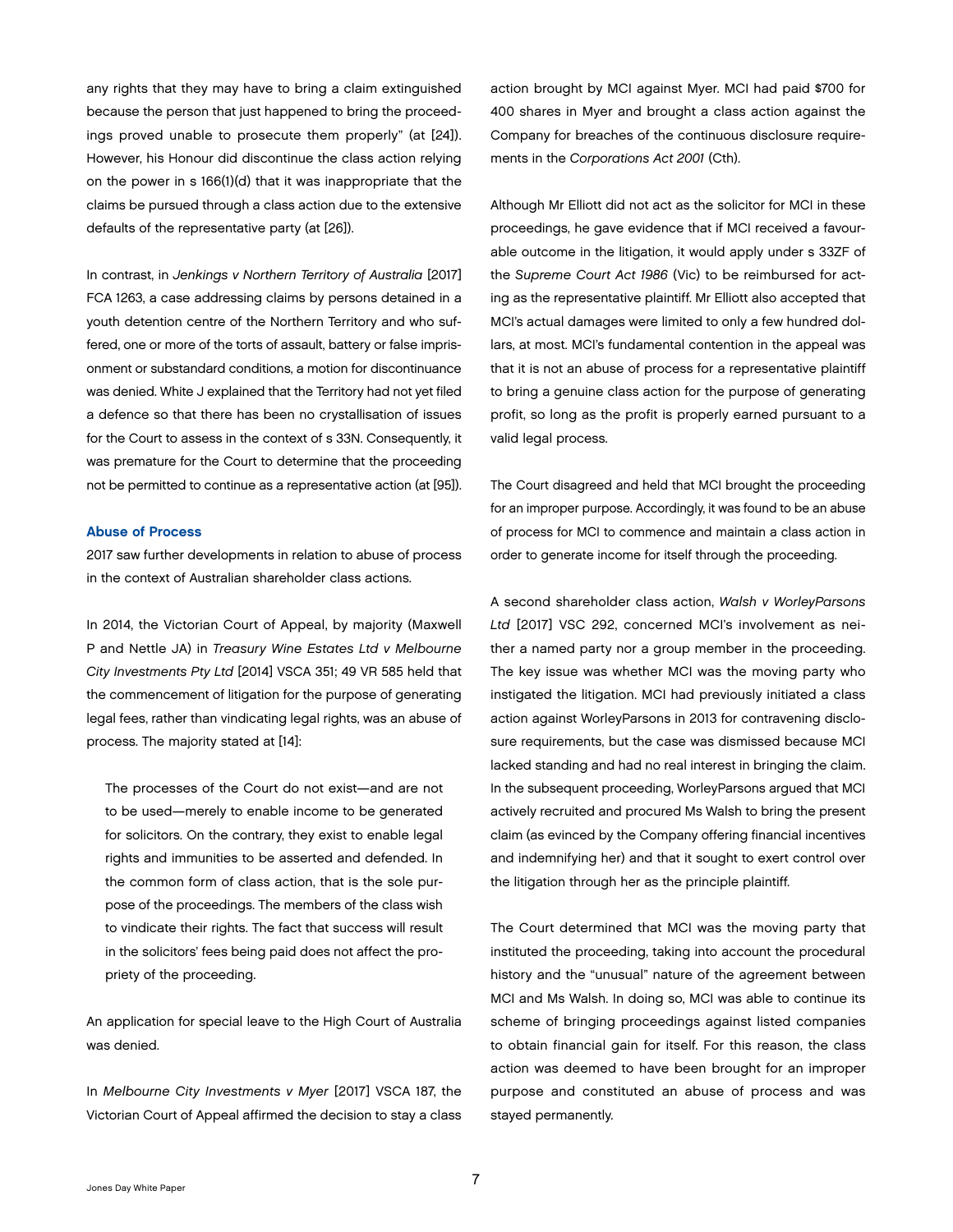# <span id="page-9-0"></span>NEW CLASS ACTIONS

2017 saw the continued preference for shareholder class actions amongst plaintiff law firms and litigation funders with claims against Bellamy's Australia Limited, Sirtex Medical Limited, Quintis Limited, Spotless Group Holdings Limited and the Commonwealth Bank of Australia. The shareholder claims also extended to listed law firms Slater & Gordon and Shine Lawyers. There were also a range of consumer claims, financial product claims and claims against government. 2017 also saw the Takata airbag claims that had been prevalent in the US arrive in Australia with the first class action being brought against Toyota Australia where it had used Takata airbags in its motor vehicles. The Supreme Court of New South Wales was also home to a privacy class action against government in relation to a data breach that affected ambulance employees and contractors.

| Proceeding                                                                                                                           | <b>Date Filed</b> | <b>Summary</b>                                                                                                                                                                                                                                                                                                                                                                    |
|--------------------------------------------------------------------------------------------------------------------------------------|-------------------|-----------------------------------------------------------------------------------------------------------------------------------------------------------------------------------------------------------------------------------------------------------------------------------------------------------------------------------------------------------------------------------|
| Currandooley<br><b>Bushfire Class</b><br>Action                                                                                      | 2 February 2017   | Supreme Court of New South Wales class action in relation to a bushfire that<br>caused damage to personal and real property.                                                                                                                                                                                                                                                      |
| <b>Todd Hayward</b><br>v Sirtex Medical<br>Limited                                                                                   | 9 February 2017   | Federal Court shareholder class action against Sirtex, a medical company, alleg-<br>ing misleading or deceptive conduct and breach of its continuous disclosure<br>obligations.                                                                                                                                                                                                   |
| ARJ17 v Minister for<br>Immigration and<br><b>Border Protection</b><br>& Ors                                                         | 19 February 2017  | Federal Court class action on behalf of a group of persons in immigration deten-<br>tion against the Minister for Immigration and Border Protection following the<br>introduction of a new policy that permitted the Commonwealth or its agents to<br>confiscate mobile phones and SIM cards in the possession of all persons in<br>immigration detention after 19 February 2017. |
| McKay Super<br>Solutions Pty Ltd<br>(as trustee for<br>the McKay Super<br>Solutions Fund) v<br><b>Bellamy's Australia</b><br>Limited | 23 February 2017  | Federal Court shareholder class actions against Bellamy, a baby food and<br>formula company, alleging misleading or deceptive conduct and breach of its<br>continuous disclosure obligations.                                                                                                                                                                                     |
| Kelvin Turner v<br>Mybudget Pty Ltd                                                                                                  | 2 March 2017      | Federal Court class action against debt management company MyBudget to<br>obtain the interest earned on funds deposited into MyBudget accounts.                                                                                                                                                                                                                                   |
| Peter Anthony Basil<br>v Bellamy's Australia<br>Limited                                                                              | 7 March 2017      | Federal Court shareholder class actions against Bellamy, a baby food and<br>formula company, alleging misleading or deceptive conduct and breach of its<br>continuous disclosure obligations.                                                                                                                                                                                     |
| Casey Cheryl<br>Simpson v Thorn<br>Australia Pty Ltd T/<br><b>AS Radio Rentals</b><br>ACN 008 454 439                                | 29 March 2017     | Federal Court class action claiming compensation in relation to Radio Rentals'<br>Rent, Try \$1 Buy leases, which contrary to Radio Rentals' advertising did not<br>entitle the customers to buy the rented goods for \$1.                                                                                                                                                        |
| <b>Shattercane Class</b><br>Action                                                                                                   | 24 April 2017     | Supreme Court of Queensland class action against Advanta Seeds in which<br>farmers claim they purchased bags of MR43 Elite sorghum seed contaminated<br>with the weed shattercane. The weed competes vigorously with sorghum and<br>significantly reduces yield.                                                                                                                  |
| Carwoola Bushfire<br><b>Class Action</b>                                                                                             | 28 April 2017     | Supreme Court of New South Wales class action in relation to a bushfire that<br>caused personal injury and damage to property.                                                                                                                                                                                                                                                    |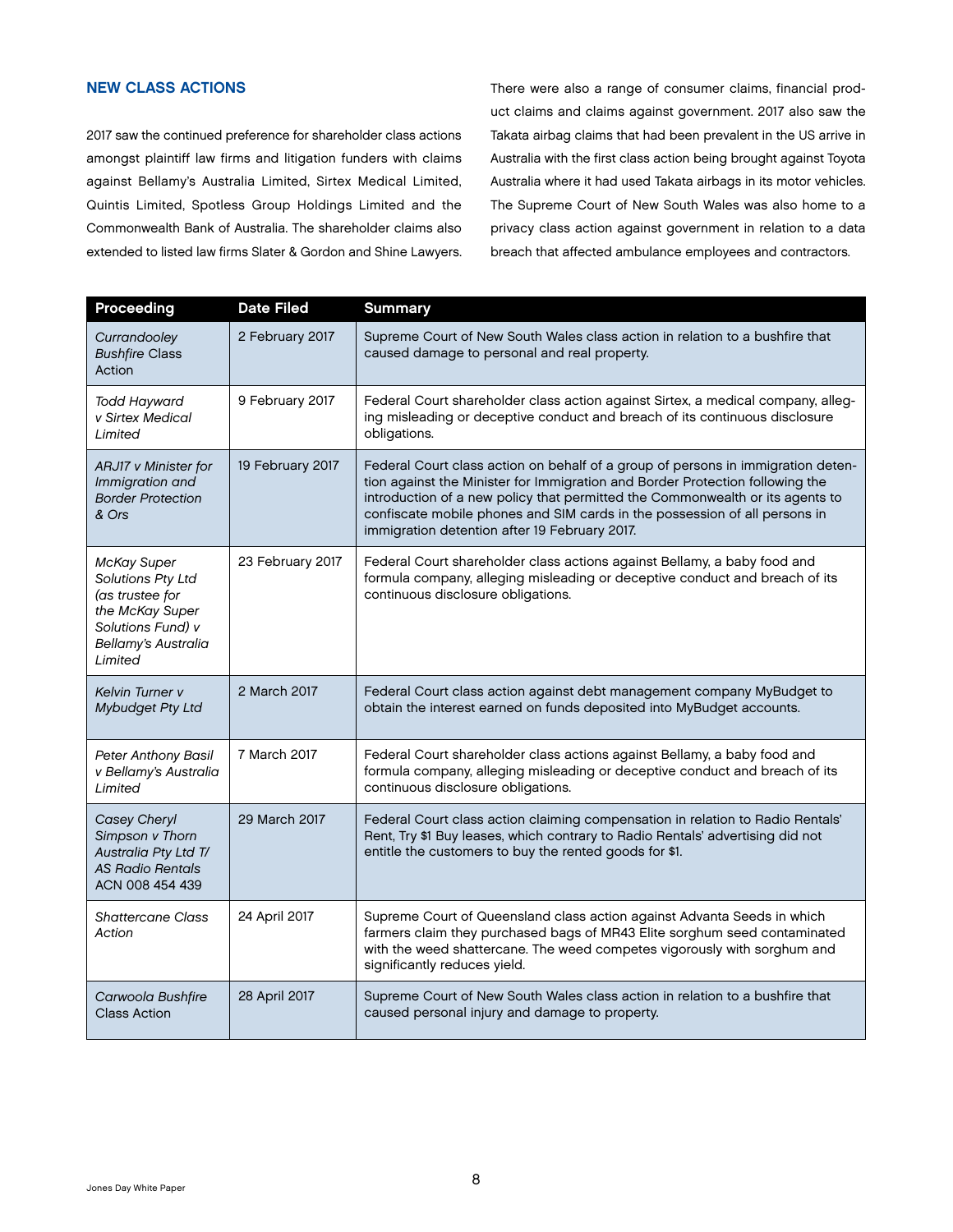| Proceeding                                                                                                                                     | <b>Date Filed</b>    | <b>Summary</b>                                                                                                                                                                                                                                                                                                                                                                                                                                                                                                              |
|------------------------------------------------------------------------------------------------------------------------------------------------|----------------------|-----------------------------------------------------------------------------------------------------------------------------------------------------------------------------------------------------------------------------------------------------------------------------------------------------------------------------------------------------------------------------------------------------------------------------------------------------------------------------------------------------------------------------|
| John William Cruse<br>Webster as Trustee<br>for the Eclar Pty Ltd<br>Super Fund Trust<br>v Murray Goulburn<br>Co-operative Co<br>Limited & Ors | 9 May 2017           | Federal Court class action against MG Responsible Entity (MGRE), Murray<br>Goulburn and its respective directors' alleged failure to comply with their rel-<br>evant obligations pertaining to the publication of the Product Disclosure<br>Statement on 29 May 2015 (particularly with respect to the financial forecasts for<br>FY2015 and FY2016), MGRE's alleged failure to comply with continuous disclo-<br>sure obligations and alleged breached of its fiduciary duties arising as trustee of<br>the MG Unit Trust. |
| Nakali Pty Ltd v<br>SurfStitch Group Ltd                                                                                                       | 22 May 2017          | Shareholder class actions commenced in the Supreme Court of Queensland<br>and the Supreme Court of New South Wales alleging misleading or deceptive<br>conduct, breach of its continuous disclosure obligations and failure to prepare<br>financial accounts in accordance with accounting standards.                                                                                                                                                                                                                       |
| Alison Court v<br>Spotless Group<br><b>Holdings Limited</b>                                                                                    | 25 May 2017          | Federal Court shareholder class action against Spotless Group, a cleaning and<br>facilities management company alleging misleading or deceptive conduct and<br>breach of its continuous disclosure obligations.                                                                                                                                                                                                                                                                                                             |
| Sadie Ville Pty Ltd<br>(as Trustee for Sadie<br><b>Ville Superannuation</b><br>Fund) v Deloitte<br>Touche Tohmatsu (a<br>Firm) and Anor        | 13 June 2017         | Federal Court shareholder class action against entities involved in the prepara-<br>tion of a prospectus lodged by Hastie Group related to the reliability and accu-<br>racy of Hastie's financial statements and earnings forecast.                                                                                                                                                                                                                                                                                        |
| <b>Babscay Pty Ltd v</b><br>Slater & Gordon                                                                                                    | 20 June 2017         | Federal Court shareholder class action against Slater & Gordon, a listed law firm<br>alleging misleading or deceptive conduct and breach of its continuous disclo-<br>sure obligations.                                                                                                                                                                                                                                                                                                                                     |
| <b>TW McConnell Pty</b><br>Ltd v SurfStitch<br>Group Ltd                                                                                       | 28 June 2017         | Shareholder class actions commenced in the Supreme Court of Queensland<br>and the Supreme Court of New South Wales alleging misleading or deceptive<br>conduct, breach of its continuous disclosure obligations and failure to prepare<br>financial accounts in accordance with accounting standards.                                                                                                                                                                                                                       |
| DBE17 (By his<br>Litigation Guardian<br>Marie Theresa<br>Arthur) v the Minister<br>for Immigration and<br><b>Border Protection</b>             | 7 July 2017          | Federal Court class action on behalf of individuals seeking asylum between 27<br>August 2011 and 7 July 2017 who were unlawfully detained by the Commonwealth<br>Government.                                                                                                                                                                                                                                                                                                                                                |
| Oakey<br>Contamination<br><b>Class Action</b>                                                                                                  | 11 July 2017         | Federal Court of Australia class action brought against the Department of<br>Defence in relation to land contamination alleged to have occurred from the use<br>of firefighting foam.                                                                                                                                                                                                                                                                                                                                       |
| Susan Margaret<br>Lloyd v Belconnen<br>Lakeview Pty Ltd                                                                                        | 14 August 2017       | Federal Court class action against Belconnen Lakeview, which allegedly<br>charged and collected GST on the sale of 352 units in Altitude Apartments when<br>no GST was payable.                                                                                                                                                                                                                                                                                                                                             |
| John Smith v<br><b>Sandhurst Trustees</b><br>Limited                                                                                           | 28 August 2017       | Federal Court class action against Sandhurst as trustee of the GR Finance Note<br>Scheme, for failure to exercise reasonable diligence to determine whether GR<br>Finance adhered to the terms of the trust deed and its obligations under the<br>Corporations Act 2001 (Cth).                                                                                                                                                                                                                                              |
| Andrew John Wyma<br>v Quintis Ltd                                                                                                              | 7 September 2017     | Federal Court shareholder class action against Quintis, a sandalwood grower, for<br>allegedly breaching its continuous disclosure obligations.                                                                                                                                                                                                                                                                                                                                                                              |
| The Cosmetic<br><b>Institute Class</b><br>Action                                                                                               | 14 September<br>2017 | Supreme Court of New South Wales class action against The Cosmetic Institute<br>(TCI) alleging that TCI was negligent during breast augmentation procedures.                                                                                                                                                                                                                                                                                                                                                                |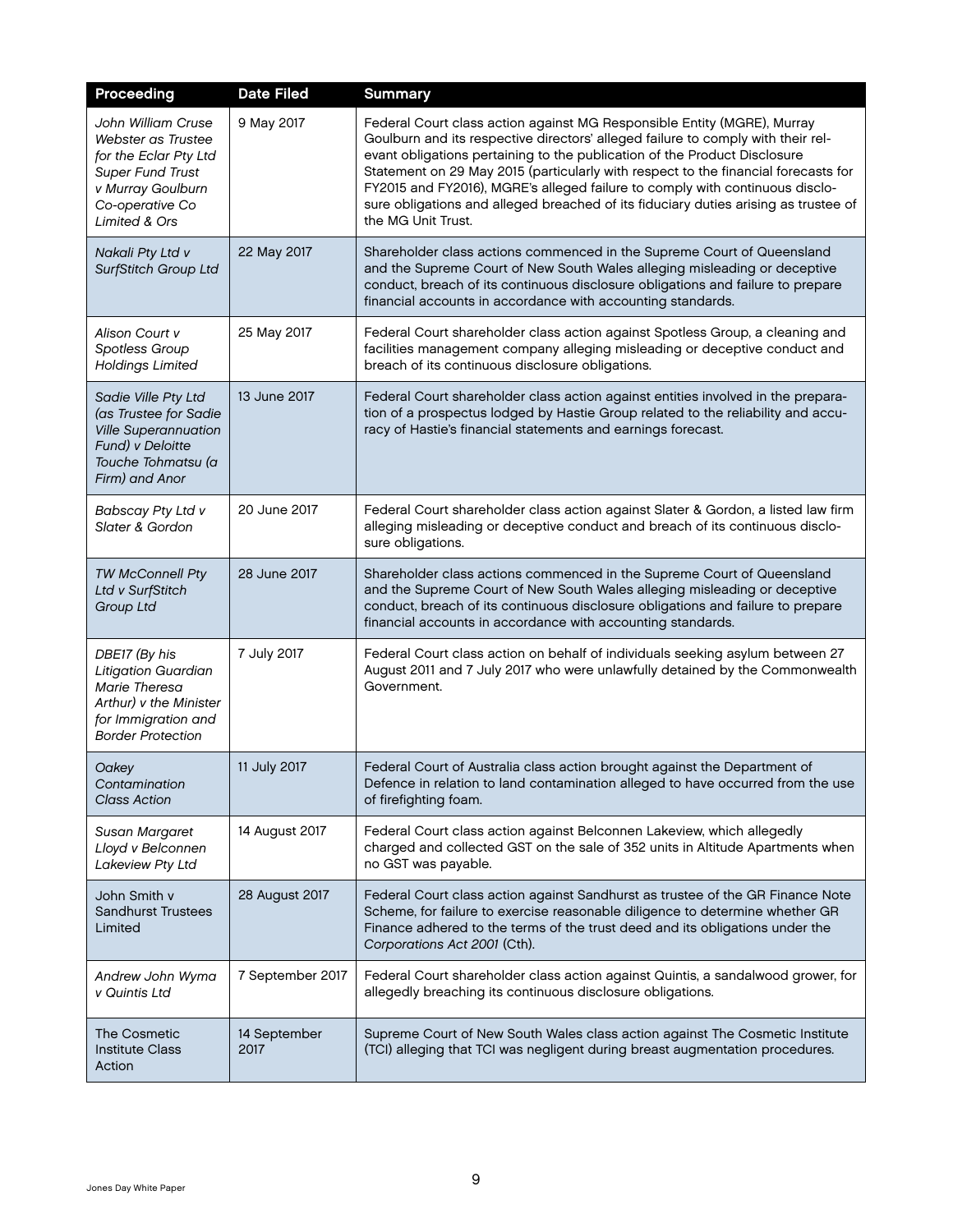<span id="page-11-0"></span>

| Proceeding                                                                                                                                                 | <b>Date Filed</b>    | <b>Summary</b>                                                                                                                                                                                                                                                                                                                                                          |
|------------------------------------------------------------------------------------------------------------------------------------------------------------|----------------------|-------------------------------------------------------------------------------------------------------------------------------------------------------------------------------------------------------------------------------------------------------------------------------------------------------------------------------------------------------------------------|
| <b>Robert Michael Luke</b><br>(In his Capacity as<br>the Co-executor<br>of the Estate of<br>Robert Colin Luke,<br>Deceased) & Anor v<br>Aveo Group Limited | 18 September<br>2017 | Federal Court class action against the retirement village operator, Aveo Group<br>Limited by current and former residents alleging that new management con-<br>tracts depressed the resale value of the units in the Aveo retirement villages.                                                                                                                          |
| Allen Dodd, as<br>trustee for the Dodd<br>Superannuation<br>Fund v Shine<br>Corporate Ltd                                                                  | 27 September<br>2017 | Supreme Court of Queensland shareholder class action against Shine Corporate<br>Ltd, a listed law firm alleging misleading or deceptive conduct and breach of its<br>continuous disclosure obligations.                                                                                                                                                                 |
| Zonia Holdings<br>Pty Ltd v<br>Commonwealth<br><b>Bank of Australia</b>                                                                                    | 9 October<br>2017    | Federal Court shareholder class action against Commonwealth Bank of Australia<br>alleging that failure to disclose alleged contraventions of the Anti-Money<br>Laundering and Counter-Terrorism Financing Act 2006 (Cth) to the Australian<br>Securities Exchange amounted to misleading and deceptive conduct and a<br>breach of its continuous disclosure obligations |
| Haselhurst v Toyota<br><b>Motor Corporation</b><br><b>Australia Limited</b>                                                                                | 10 October 2017      | Supreme Court of New South Wales class action on behalf of consumers who<br>acquired in Australia a Toyota or Lexus motor vehicle fitted with an airbag manu-<br>factured or supplied by Takata Corporation, and which has been the subject of<br>an airbag-related product safety recall.                                                                              |
| NSW Ambulance<br>Class Action                                                                                                                              | 20 November<br>2017  | Supreme Court of New South Wales class action on behalf of all ambulance<br>employees and contractors whose sensitive health and personal information<br>was the subject of a mass data breach in 2013. The statement of claim alleges<br>breach of confidence, breach of contract, misleading and deceptive conduct<br>and invasion of privacy.                        |

#### CLASS ACTION SETTLEMENTS

#### Environment / Tort Claims

The Mikleham-Kilmore bushfire class action against AusNet, its contractor and the Hume City Council settled in February 2017 for \$16 million inclusive of costs with no admission of liability. The class action claimed losses suffered as a result of a bushfire in Mickleham, Victoria, caused by a sugar gum tree falling on to power lines operated by AusNet. The class members alleged that AusNet was negligent, breached statutory duties and committed nuisance by failing to implement reasonable systems for the identification and removal of hazard trees in the vicinity of its overhead network. The settlement deed was substantially approved by the Victorian Supreme Court in August 2017 (*Williams v AusNet Electricity Services Pty Ltd* [2017] VSC 474), except the amount for costs, which was set by the Court at \$6.6 million in October 2017 (*Williams v AusNet Electricity Services Pty Ltd* [2017] VSC 619). The Mikleham-Kilmore bushfire class action is the second of AusNet's class action settlements arising out of the 2014 bushfires in Victoria and the fourth including the class actions brought for bushfires in 2009.

In August 2017, the plaintiff and the defendants settled a class action brought by property owners in Snake Valley, Victoria, claiming losses allegedly caused by the defendants' negligently starting a fire. The settlement, which was arrived at a mediation a month before the trial, was on a "walk away" basis with each party bearing the party's own costs. In October, the Victorian Supreme Court approved the settlement on the basis that it would also bind the registered class members (*Jackson v GP & JM Bruty Pty Ltd (Ruling No.2)* [2017] VSC 622).

#### Government Claims

A class action brought by former residents of a 'licensed residential centre' (now known as Assisted Boarding Houses) in regional New South Wales against the State of New South Wales and the licensed operators of the centre settled in August 2016, a month before a trial set down for more than three months. Licensed residential centres housed two or more people with additional needs and were subject to licensing, monitoring and enforcement powers by the State. The class action alleged several instances of negligence and breaches of statutory licensing conditions including from physical and psychological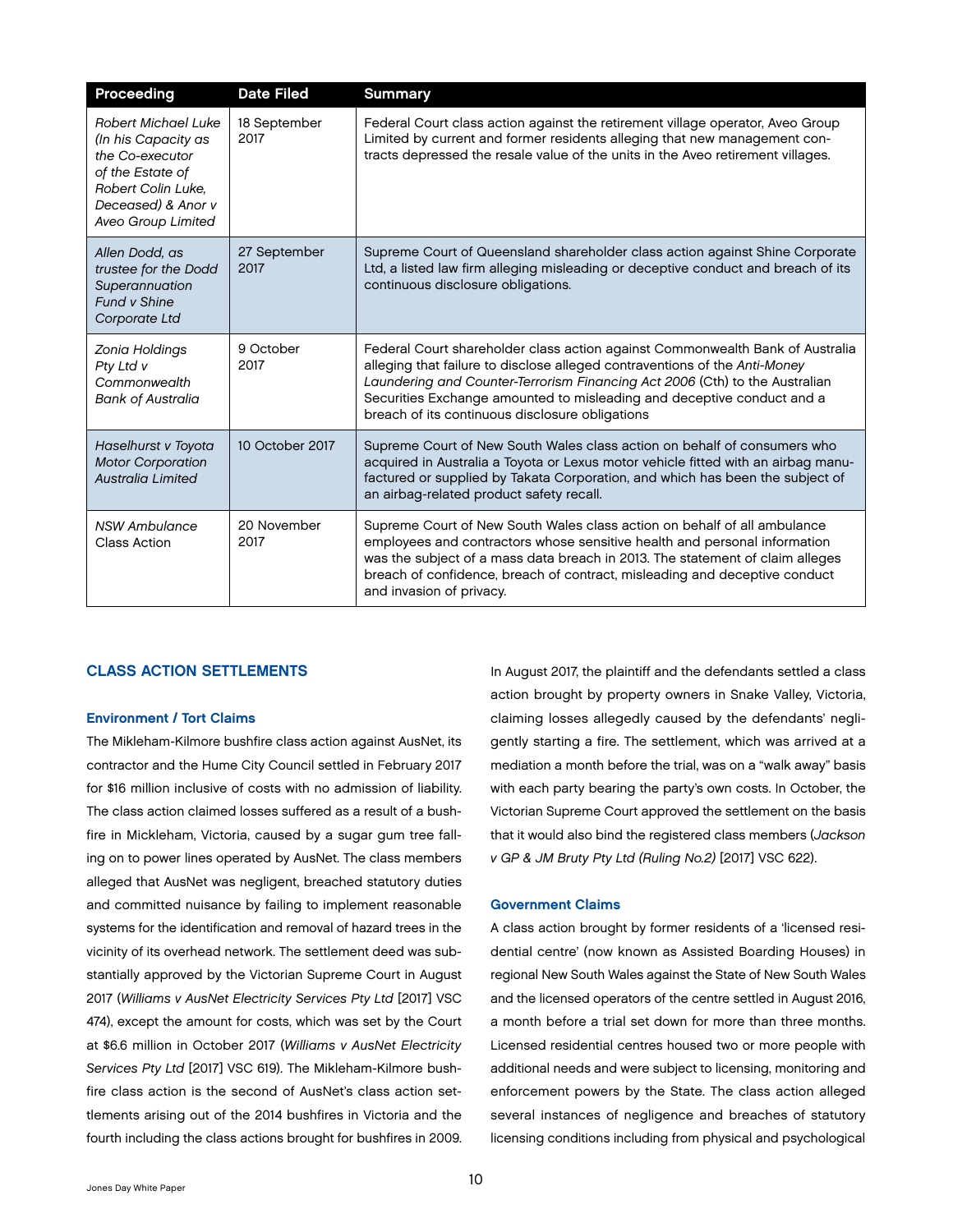<span id="page-12-0"></span>abuse, improper retention of pension monies and failure adequately to supervise and look after residents, especially older and high care residents. Under the terms of the settlement approved in September 2016 by the Federal Court of Australia (for which reasons were published in February 2017), more than \$7.05 million was to be paid to the class members (including an amount of some \$3 million in legal costs) (*McAlister v State of New South Wales (No 2)* [2017] FCA 93).

In May and July 2017, the Manus Island class action was settled for \$70 million subject to a rateable reduction if the number of class members participating in the settlement was fewer than 1,000, and costs (including an amount of \$20 million for legal costs, which was to be paid separately from the \$70 million). The class action was brought by the asylum seekers at the Manus Island Regional Processing Centre and claimed damages for negligence and false imprisonment against the Commonwealth Government and its contracted service providers. The Victorian Supreme Court approved the settlement in September 2017 (*Kamasaee v Commonwealth of Australia & Ors (Approval of settlement)* [2017] VSC 537).

#### Continuous Disclosure / Shareholder Claims

A shareholder class action brought against Tamaya Resources Limited, six of its directors and its auditors settled, in two rounds, in March and June 2016 (the latter on the first day of the trial) for a combined sum of \$6.75 million (of which \$3.4 million was to be paid as legal costs and some \$707,622 in other higher ranking payments, including a project management fee to the litigation funder), to be paid without any admission of liability. The class action, which primarily related two capital raisings by the company, claimed that the company and its directors misrepresented the true value of the company's shares and the purpose of the capital raisings. The company's auditors were alleged to have made misrepresentations in its audits of the company. The Federal Court of Australia approved the settlements in June 2017 (*HFPS Pty Limited (Trustee) v Tamaya Resources Limited (in Liq) (No 3)* [2017] FCA 650).

In *Blairgowrie Trading Ltd v Allco Finance Group Ltd (Receivers & Managers Appointed) (In Liq) (No 3)* (2017) 343 ALR 476; [2017] FCA 330 a settlement of \$40 million was achieved. However, to be deducted from that amount was \$10.5 million in legal costs and \$8.85 million in litigation funding fees. The court saw the recovery of \$20.6 million "in hand" by the applicants and group members so that they obtained slightly

more than 50 percent of the gross settlement as supporting approval of the settlement. Another perspective is that almost half of the recovery went in transaction costs.

A shareholder class action against Spotless Group Holdings Limited was voluntarily discontinued. The class action alleged contraventions of continuous disclosure obligations and misleading or deceptive conduct in relation to an undeclared change in accounting policy by the company. At an early case management conference, the company indicated that there had been no change in accounting policy and expressed its view that the claim was based on mistaken facts. The applicants' litigation funder subsequently withdrew support and the applicants applied to discontinue the proceeding. The Federal Court of Australia approved the application (which would not affect class members' right to bring further proceedings) in September 2017 with no order as to costs (*Simonetta v Spotless Group Holdings Limited* [2017] FCA 1071).

In December 2017, it was announced that the shareholder class action against QBE had settled for \$132.5 million. The class action alleged that QBE had breached its continuous disclosure obligations, engaged in misleading or deceptive conduct in relation to its announcement in 2013 that it was not going to meet earlier profit and financial performance guidance and instead was expecting to incur significant write downs and post a loss of \$250 million; QBE's share price had plummeted as a result. The settlement, which has not yet been approved by the Federal Court of Australia, would be the third-largest shareholder class action settlement in Australia to date, after the Centro and Aristocrat class actions in 2012 and 2008, respectively.

#### Financial Product Claims

In June 2017, the Federal Court of Australia published its reasons for approving the settlement in the Willmott Forests class actions (*Kelly v Willmott Forests Ltd (in liquidation) (No 5)* [2017] FCA 689. This represented the second attempt to settle the four class actions that had been brought on behalf of investors in a forest plantation managed investment schemes against the Willmott Forests group, which operated the schemes, and financial institutions that provided loans to the investors. The total settlement amount (\$4.5 million) was unchanged from the previous proposed settlement but the binding loan enforcement admissions in favour of the lenders by the class members, which were the subject of most controversy, were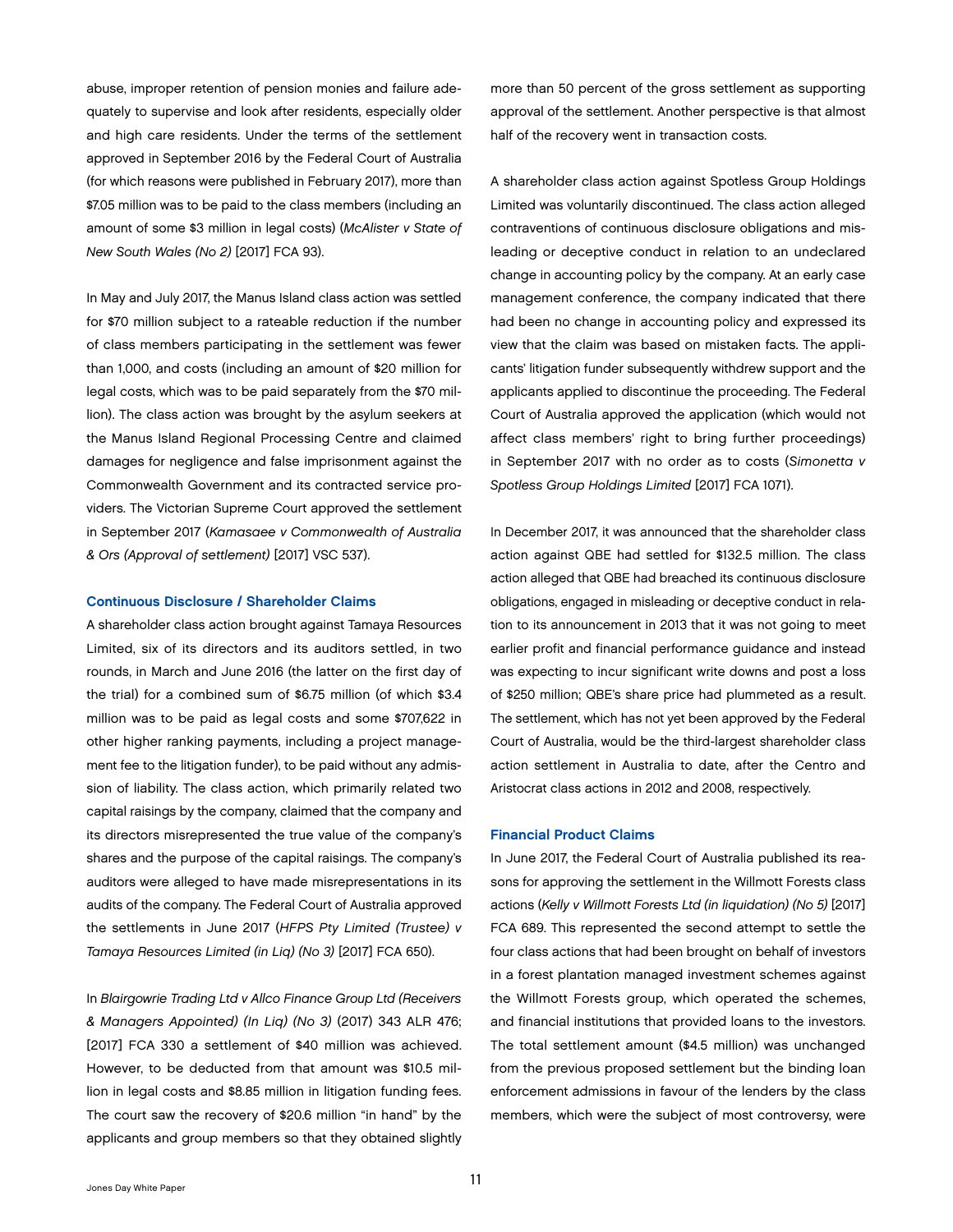<span id="page-13-0"></span>removed and a further opt out opportunity was provided. A finding was also made in relation to the legal costs allowance.

In April 2016, a class action brought in the aftermath of the collapse of Banksia Securities Limited on behalf of 16,000 debenture-holders was partially settled. The class action, which was one among a number of proceedings arising out of the collapse, claimed the outstanding principal in the debentures against the company, its directors, its auditors and the trustee company for the debenture fund and others. The original damages claimed were \$133 million but some 80 cents in the dollar had subsequently been received for the debenture-holders during a receivership. The class action (except insofar as it concerned the company and the trustee company) and a related action brought by the receivers were settled for a total of \$13.25 million (of which \$5.2 million was for the class action, out of which \$858,000 and \$2.55 million were to be paid to the litigation funder and for legal costs, respectively). The Victorian Supreme Court approved the settlement in August 2016 and gave its reasons in March 2017 (*Bolitho v Banksia Securities Limited (Receivers and Managers Appointed) (In Liquidation*) [2017] VSC 148). In December 2017, it was announced that the class action had been settled in relation to the trustee company for \$64 million and certain releases. The settlement was approved by the Court on 30 January 2018. The class action technically remains outstanding as against Banksia Securities Limited.

In December 2017, it was announced that the class action brought against Sandhurst Trustees Limited arising out of the collapse of the Wickham group, had settled on undisclosed terms. The class action, which was brought on behalf of some 300 self-managed superannuation funds whose investments were managed by the Wickham group, alleged that a trustee acting properly would have detected that the Wickham group was operating a Ponzi scheme. The settlement is subject to approval by the Federal Court of Australia.

#### Consumer Claims

The Nurofen class action settled in July 2017 for \$3.5 million (of which 20 percent would go to the litigation funder), reasonable legal costs and \$515,419 to the insurer. The class action alleged contraventions of the misleading or deceptive conduct provisions of the Australian Consumer Law for the statements such as "FAST TARGETED RELIEF FROM PAIN" for four Nurofenbranded products, in circumstances where these products were no more or less effective than other Nurofen-branded

products at relieving pain. The Federal Court approved the settlement in September 2017 (*Hardy v Reckitt Benckiser (Australia) Pty Limited (No 3)* [2017] FCA 1165).

#### Industrial Relations Claims

The applicants in a class action brought against Chubb Insurance Australia Limited on behalf of 39 individuals applied for court approval to discontinue the proceeding. The class action was brought alleging failure to pay minimum rates of pay, overtime and penalties as prescribed by the *Banking, Finance and Insurance Award 2010* (which governs employment conditions and entitlements for persons employed in the relevant industry). The application to discontinue was brought because the applicants could not secure litigation funding. The Federal Court of Australia approved the application, to which the respondent consented, (which would not affect any class member's right to bring further proceedings), with no order as to costs (*Tutton v Chubb Insurance Australia Limited* [2017] FCA 1113).

#### CLASS ACTION JUDGMENTS

While settlement is the main manner in which class actions resolve, 2017 also saw two important judgments in class actions.

In May and June 2017, judgments were entered against some of the defendants in the Sports Trading Club Class Action. The proceeding, which was brought by the plaintiff on behalf of himself and 153 class members in the NSW Supreme Court, alleged that the sports betting and trading scheme run by some of the defendants was fraudulent. Hammerschlag J gave an undisclosed judgment against the seventh and eighth defendants in May and Ball J gave judgment in favour of the plaintiff against the sixth, tenth and eleventh defendants in June in the amount of \$7.9 million plus \$1.8 million interest. Neither decision has been published. The proceeding against the balance of the defendants was set down for hearing in early 2018. The case is of interest as the class action was used to facilitate the recovery of funds lost through fraud.

In August 2017, Garling J of the Supreme Court of New South Wales delivered judgment in *Moore v Scenic Tours Pty Limited (No.2)* [2017] NSWSC 733. The lead plaintiff, Mr Moore, had paid for Scenic Tours to provide a European river cruise, but instead received bus-rides after the cruise's cancellation. The claimant group was described in the pleadings as persons who had